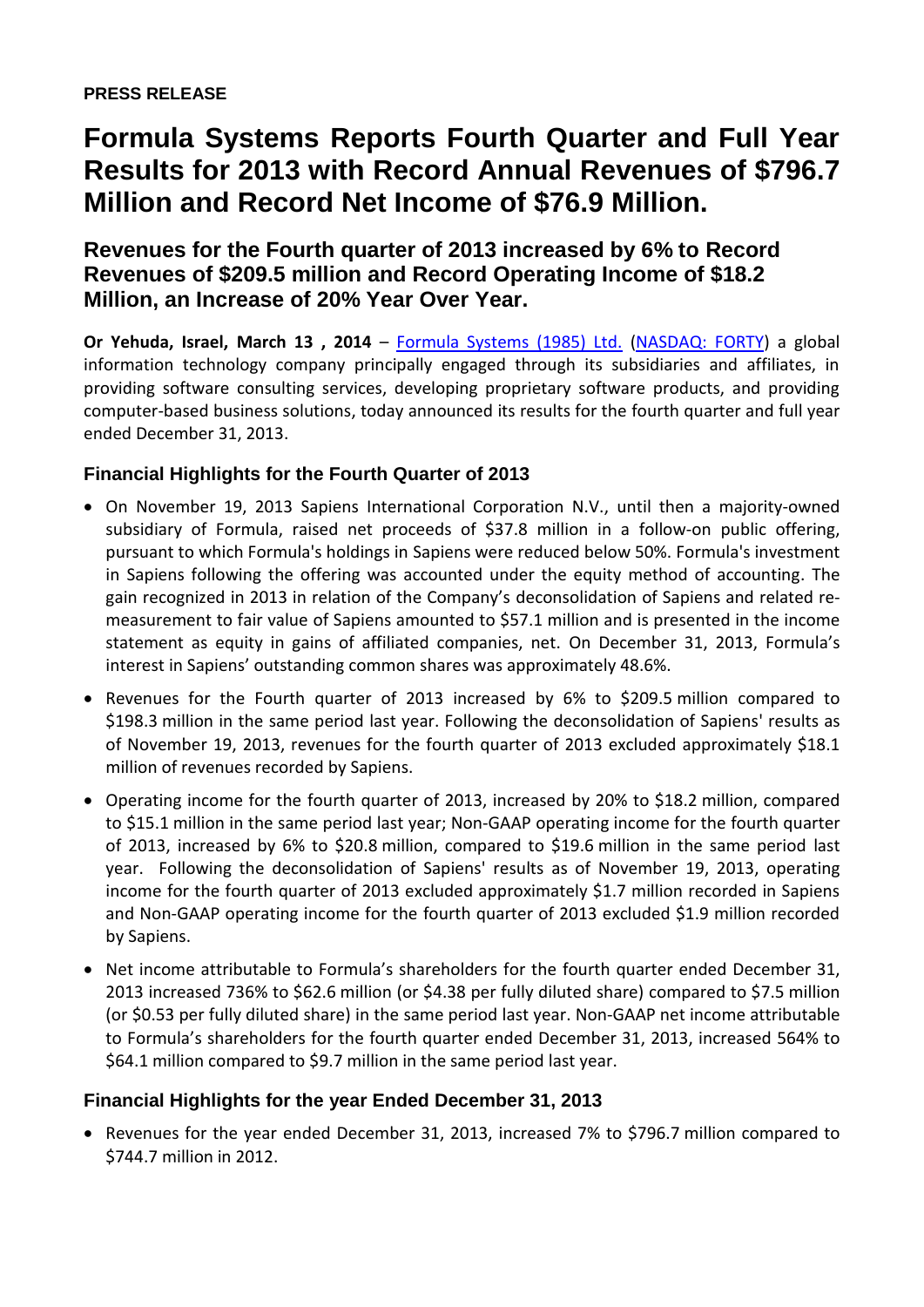- Operating income for the year ended December 31, 2013, increased 8% to \$61.5 million compared to \$57.0 million in 2012; Non-GAAP operating income for the year ended December 31, 2013 totaled approximately \$72.8 million compared to \$73.1 million in 2012.
- Net income attributable to Formula's shareholders for the year ended December 31, 2013, increased 220% to \$76.9 million (or \$5.38 per fully diluted share) compared to \$24.0 million (or \$1.72 per fully diluted share) in 2012; Non-GAAP net income attributable to Formula's shareholders for the year ended December 31, 2013, increased 161% to \$83.9 million compared to \$32.2 million in 2012.
- Formula's consolidated cash and short-term and long-term investments in marketable securities totaled approximately \$101.3 million, as of December 31, 2013.
- Total equity as of December 31, 2013 was \$482.9 million, representing 55% of the total balance sheet.

### **Comments of Management**

Commenting on the results, Guy Bernstein, CEO of Formula Systems, said, "We are pleased with our record financial performance in 2013 across our entire portfolio and are confident about their future growth prospects. Sapiens ended 2013 with record top line results and double-digit revenue growth over 2012. Building on its technology leadership and organic growth, Sapiens has continued improving its competitive position and increased its sales pipeline across all its product lines. Magic continues to produce record results and shows strong performance across all of its products and professional services demonstrating increasing customer demand for its software and services. Matrix, Israel's leading IT service provider, boasted a strong ending to the year, increasing its profitability despite a slight decrease in revenues compared to last year. Matrix remains financially strong, while maintaining strong cash flow from its operations and has realigned itself to take advantage of growing trends such as cloud services"

"In addition, in efforts to drive further growth, both Sapiens and Magic recently completed followon public offerings of common stock with net proceeds of \$37.8 million and \$54.7 million respectively. The success of these offerings demonstrates the market's confidence in their existing markets, operations and growth strategy" concluded Bernstein.

## Non-GAAP Financial Measures

This release includes non-GAAP operating income, net income, basic and diluted earnings per share and other non-GAAP financial measures. These non-GAAP measures exclude the following items:

- Amortization of intangible assets derived from acquisitions;
- Research and development capitalization and related amortization;
- Share-based compensation;
- Unwinding of discount in connection with liabilities due to acquisitions; and
- Change in valuation of contingent consideration;
- Related tax effect of the above items.

Formula's management believes that the purpose of such adjustments is to give an indication of Formula's performance exclusive of non-cash charges and other items that are considered by management to be outside of Formula's core operating results.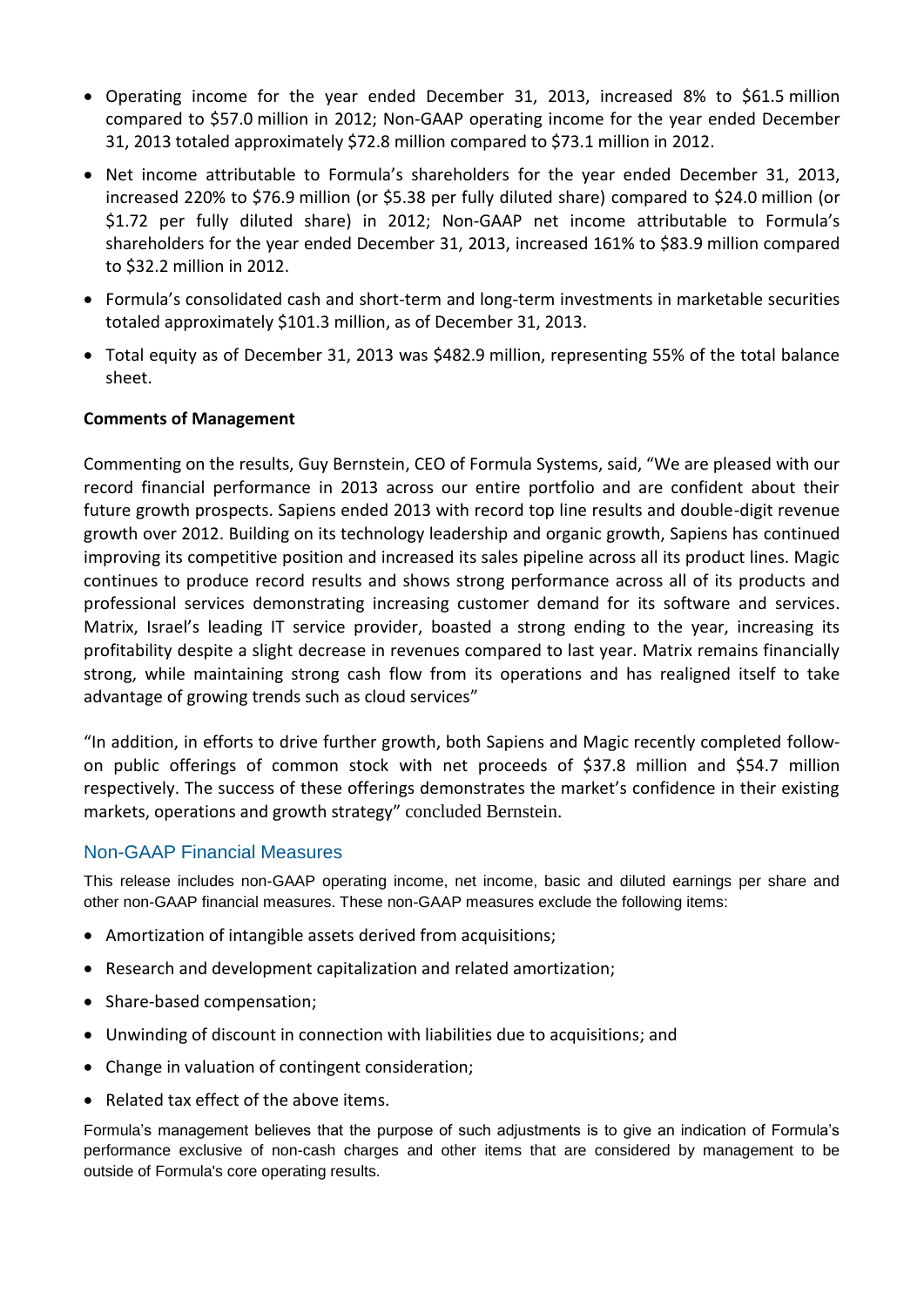These non-GAAP financial measures are not in accordance with, or an alternative for, generally accepted accounting principles and may be different from non-GAAP financial measures used by other companies. In addition, these non-GAAP financial measures are not based on any comprehensive set of accounting rules or principles. Formula believes that non-GAAP financial measures have limitations in that they do not reflect all of the amounts associated with Formula's results of operations as determined in accordance with GAAP and that these measures should only be used to evaluate Formula's results of operations in conjunction with the corresponding GAAP measures. Please refer to the Reconciliation of Selected Financial Metrics from GAAP to Non-GAAP tables below.

#### About Formula

Formula Systems (1985) Ltd. is a global information technology company principally engaged, through its subsidiaries and affiliates, in providing software consulting services, developing proprietary software products, and providing computer-based business solutions.

For more information, visit [www.formulasystems.com.](http://www.formulasystems.com/)

#### Press Contact:

Formula Systems (1985) Ltd. +972-3-5389487 [ir@formula.co.il](mailto:ir@formula.co.il)

Except for any historical information contained herein, matters discussed in this press release might include forward-looking statements that involve a number of risks and uncertainties. Regarding any financial statements, actual results might vary significantly based upon a number of factors including, but not limited to, risks in product and technology development, market acceptance of new products and continuing product conditions, both locally and abroad, release and sales of new products by strategic resellers and customers, and other risk factors detailed in Formula's most recent annual report and other filings with the Securities and Exchange Commission. These forward-looking statements are made only as of the date hereof, and the Company undertakes no obligation to update or revise the forward-looking statements, whether as a result of new information, future events or otherwise.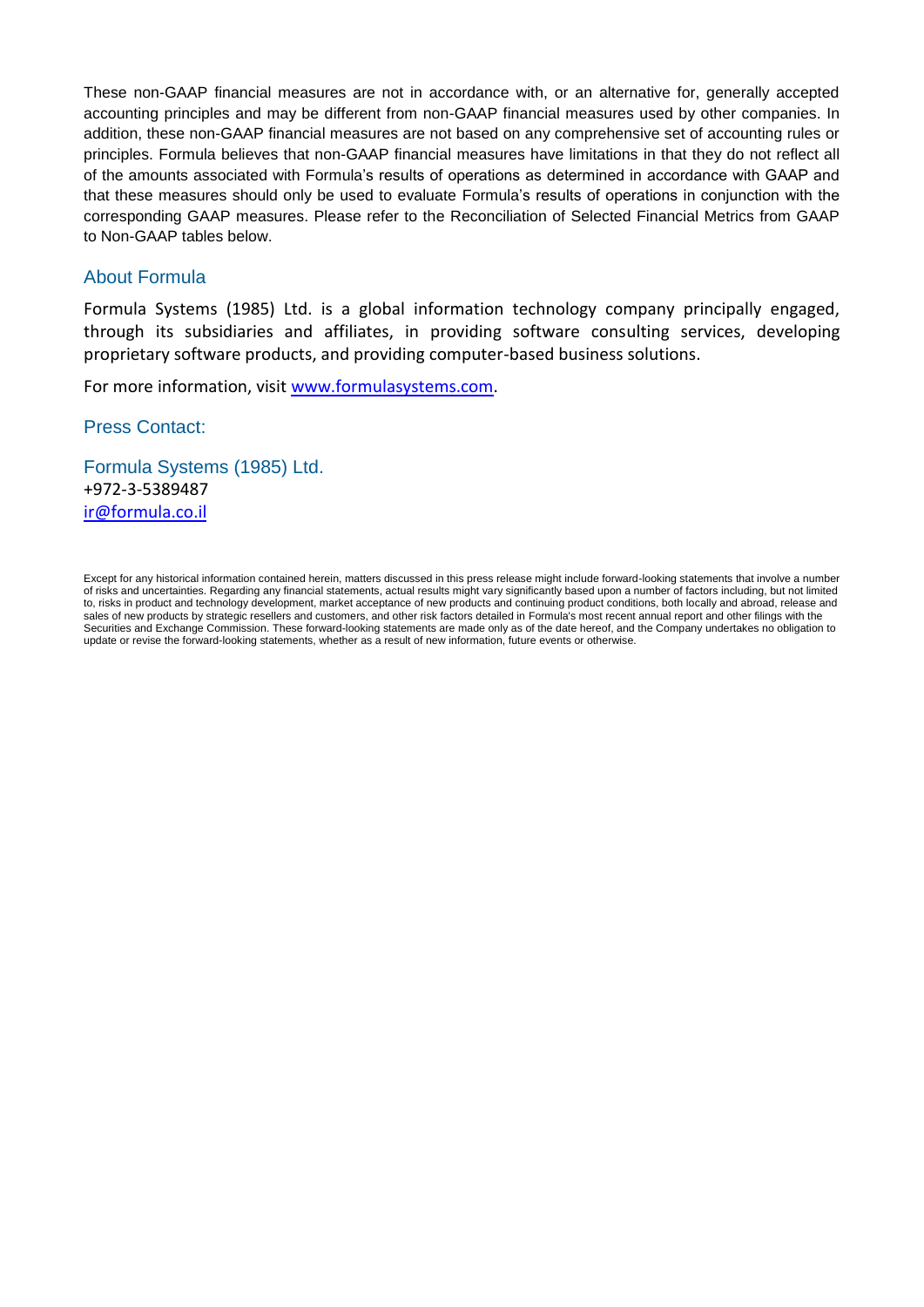#### **FORMULA SYSTEMS (1985) LTD. CONSOLIDATED CONDENSED STATEMENTS OF INCOME U.S. dollars in thousands (except share and per share data)**

|                                                                 | Three months ended<br>December 31, |            | Year ended<br>December 31, |            |
|-----------------------------------------------------------------|------------------------------------|------------|----------------------------|------------|
|                                                                 |                                    |            |                            |            |
|                                                                 | 2013                               | 2012       | 2013                       | 2012       |
|                                                                 | <b>Unaudited</b>                   |            | <b>Unaudited</b>           |            |
| <b>Revenues</b>                                                 | 209,461                            | 198,267    | 796,674                    | 744,731    |
| Cost of revenues                                                | 157,847                            | 149,858    | 603,080                    | 564,803    |
| <b>Gross profit</b>                                             | 51,614                             | 48,409     | 193,594                    | 179,928    |
| Research and development costs, net                             | 2,309                              | 3,416      | 14,168                     | 12,349     |
| Selling, general and administrative expenses                    | 31,123                             | 29,857     | 117,891                    | 110,584    |
| <b>Operating income</b>                                         | 18,182                             | 15,136     | 61,535                     | 56,995     |
| Financial expenses, net                                         | (1,223)                            | (1,841)    | (6, 236)                   | (6,672)    |
| Income before taxes on income                                   | 16,959                             | 13,295     | 55,299                     | 50,323     |
| Taxes on income                                                 | 3,285                              | 1,413      | 8,926                      | 6,583      |
| <b>Income after taxes</b>                                       | 13,674                             | 11,882     | 46,373                     | 43,740     |
| Gain derived from deconsolidation of subsidiary and             |                                    |            |                            |            |
| equity in gains of affiliated companies, net                    | 56,680                             | 25         | 56,589                     | 3,744      |
| <b>Net income</b>                                               | 70,354                             | 11,907     | 102,962                    | 47,484     |
| Change in redeemable non controlling interests                  | (10)                               | (3,689)    | 1,735                      | (898)      |
| Net income attributable to non-controlling interests            | 7,809                              | 8,110      | 24,336                     | 24,352     |
| Net income attributable to Formula's shareholders               | 62,555                             | 7,486      | 76,891                     | 24,030     |
| Earnings per share (basic)                                      | 4.52                               | 0.55       | 5.57                       | 1.78       |
| Earnings per share (diluted)                                    | 4.38                               | 0.53       | 5.38                       | 1.72       |
| Number of shares used in computing earnings per share (basic)   | 13,841,609                         | 13,596,000 | 13,788,978                 | 13,596,000 |
| Number of shares used in computing earnings per share (diluted) | 14,235,370                         | 13,853,000 | 14,187,105                 | 13,790,000 |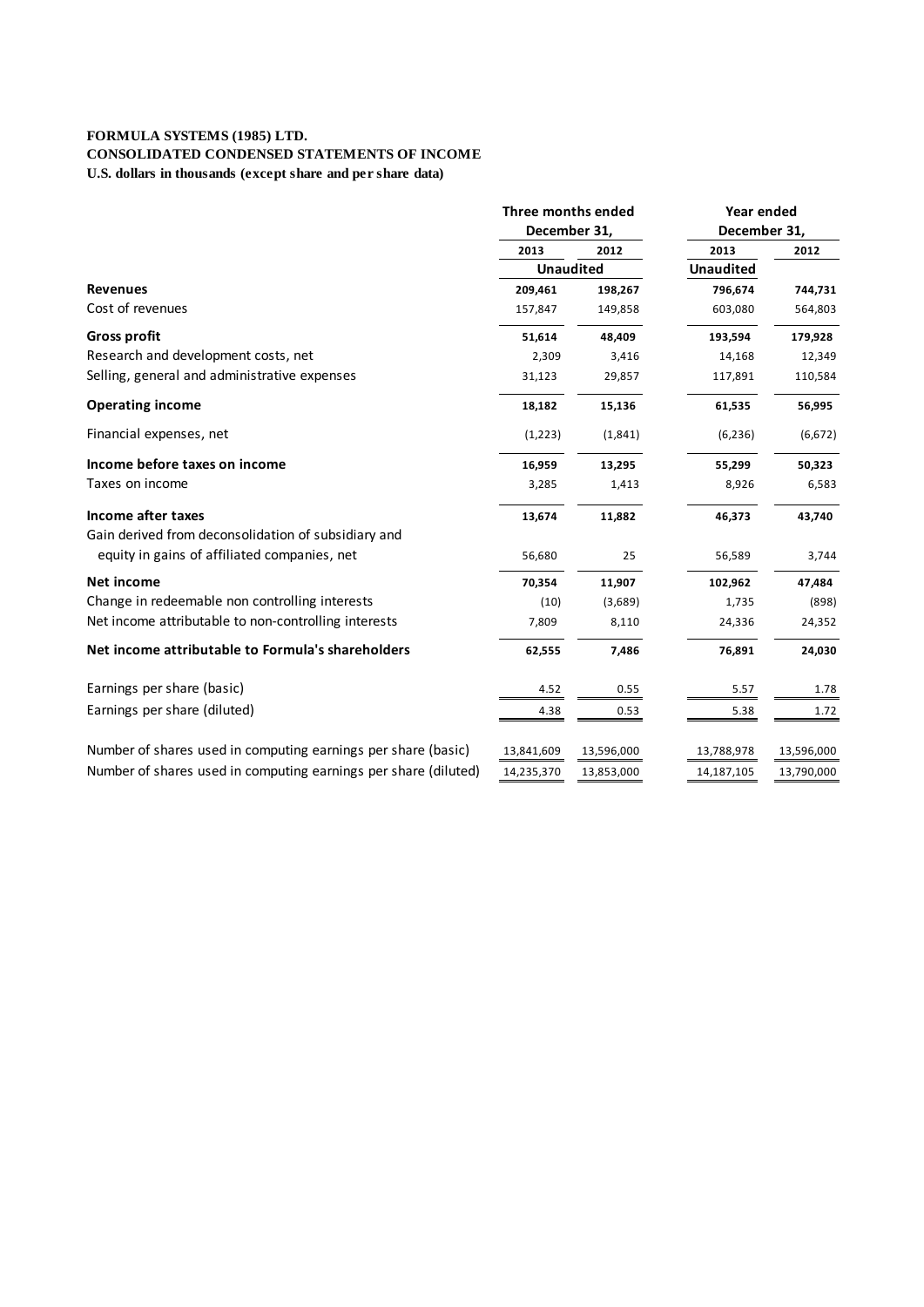#### **FORMULA SYSTEMS (1985) LTD. RECONCILIATION OF GAAP TO NON-GAAP FINANCIAL INFORMATION**

U.S. dollars in thousands (except per share data)

|                                                                          | Three months ended<br>December 31, |            |            | Year ended<br>December 31, |  |
|--------------------------------------------------------------------------|------------------------------------|------------|------------|----------------------------|--|
|                                                                          |                                    |            |            |                            |  |
|                                                                          | 2013                               | 2012       | 2013       | 2012                       |  |
|                                                                          | <b>Unaudited</b>                   |            |            | <b>Unaudited</b>           |  |
| <b>GAAP</b> operating income                                             | 18,182                             | 15,136     | 61,535     | 56,995                     |  |
| Amortization of capitalized software and other intangible assets         | 3,600                              | 5,726      | 16,773     | 19,822                     |  |
| Capitalization of software development                                   | (2,099)                            | (2, 444)   | (9,884)    | (8, 433)                   |  |
| Stock-based compensation                                                 | 871                                | 1,182      | 4,099      | 4,680                      |  |
| Change in valuation of contingent consideration                          | 230                                |            | 230        |                            |  |
| Total adjustments to GAAP                                                | 2,602                              | 4,464      | 11,218     | 16,069                     |  |
| <b>Non-GAAP operating income</b>                                         | 20,784                             | 19,600     | 72,753     | 73,064                     |  |
| <b>GAAP net income attributable to Formula's shareholders</b>            | 62,556                             | 7,486      | 76,892     | 24,030                     |  |
| Amortization of capitalized software and other intangible assets         | 3,600                              | 5,726      | 16,773     | 19,822                     |  |
| Capitalization of software development                                   | (2,099)                            | (2, 444)   | (9,884)    | (8, 433)                   |  |
| Stock-based compensation                                                 | 871                                | 1,182      | 4,099      | 4,680                      |  |
| Change in valuation of contingent consideration                          | 230                                |            | 230        |                            |  |
| Equity in (gains) losses of affiliated companies                         | 217                                |            | 217        |                            |  |
| Non-controlling interest in amortization intangible assets               | (869)                              | (1,778)    | (4, 435)   | (5,868)                    |  |
| Unwinding of discount in connection with liabilities due to acquisitions | 45                                 |            | 310        |                            |  |
| Deferred taxes on the above items                                        | (445)                              | (515)      | (346)      | (2,043)                    |  |
| Total adjustments to GAAP                                                | 1,550                              | 2,171      | 6,964      | 8,158                      |  |
| Non-GAAP net income attributable to Formula's shareholders               | 64,106                             | 9,657      | 83,856     | 32,188                     |  |
|                                                                          |                                    |            |            |                            |  |
| Non-GAAP earnings per share (basic)                                      | 4.63                               | 0.71       | 6.08       | 2.37                       |  |
| Weighted average number of shares used in                                |                                    |            |            |                            |  |
| computing earnings per share (basic)                                     | 13,841,609                         | 13,596,000 | 13,788,978 | 13,596,000                 |  |
| Non-GAAP earnings per share (diluted)                                    | 4.36                               | 0.66       | 5.70       | 2.19                       |  |
| Weighted average number of shares used in                                |                                    |            |            |                            |  |
| computing earnings per share (diluted)                                   | 14,718,782                         | 14,718,782 | 14,718,782 | 14,718,782                 |  |